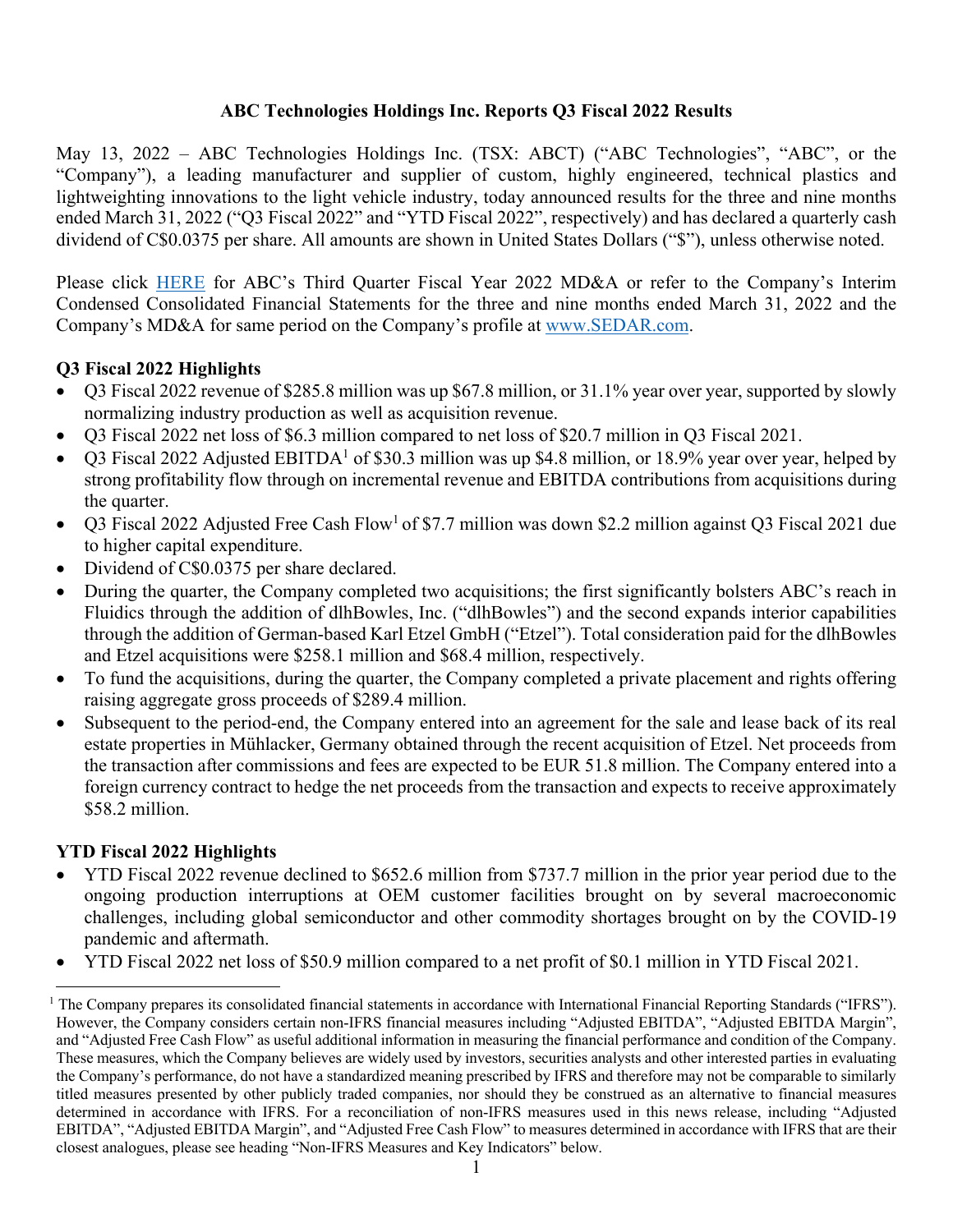- YTD Fiscal 2022 Adjusted EBITDA<sup>1</sup> of \$30.4 million, compared to Adjusted EBITDA of \$106.5 million in the prior year period primarily on account of the above-mentioned revenue declines as well as continued elevated raw material costs, including resin, glass, rubber, paint, and steel, and higher freight and labor costs.
- YTD Fiscal 2022 Adjusted Free Cash Flow<sup>1</sup> of negative  $$46.8$  million, compared to Adjusted Free Cash Flow of positive \$96.4 million in the prior year period largely as a result of the above-mentioned negative operating results.
- The Credit Facility was increased to \$550.0 million from \$450.0 million and the maturity was extended to February 2027 for all facilities except Revolving Facility B of \$50.0 million, which is available until February 2023.
- Closed the sale by ABC Group Canada LP, an affiliate of funds managed by Cerberus Capital Management, L.P, of its remaining minority stake in the Company to funds affiliated with Oaktree Capital Management, L.P. for C\$9.00 per share (the "Oaktree Transaction").

ABC Technologies' President and Chief Executive Officer, Todd Sheppelman, commented: "ABC saw continued improvement in financial results in the quarter due to a combination of steady, though still depressed, production volumes at our OEM customers, and inclusion of our two recently closed acquisitions. Even with customer production improving slightly against Fiscal Q2, we continue to face increased raw material and labor costs, as well as lower OEM volumes due to semiconductor chip shortages, that negatively impacted results in the quarter. Despite these macro issues, our recent acquisitions have performed quite well, and we believe they will continue to improve ABC's overall profitability margin. We are already seeing early signs of success in cross-sell to customers and synergy realizations that will build in the coming quarters. We expect that in Fiscal Q4 2022 and into Fiscal 2023 we'll continue to see financial results improve as OEM volumes return, as well as seeing full year flow through of results from our recent acquisitions."

## **Q3 Fiscal 2022 Results of Operations**

Sales were \$285.8 million in Q3 Fiscal 2022 compared with \$217.9 million in Q3 Fiscal 2021, an increase of \$67.8 million or 31.1%. Of this increase, \$18.9 million is attributable to acquisitions accounting for 8.7% of the increase. According to IHS Markit reports, industry production in North America decreased by 1.8% in Q3 Fiscal 2022 compared to Q3 Fiscal 2021, but the Company enjoyed improved sales to a number of significant customers due to its product mix relative to the industry.

Cost of sales was \$247.4 million in Q3 Fiscal 2022 compared with \$187.0 million in Q3 Fiscal 2021, an increase of \$60.4 million or 32.3%, a portion of which is attributable to acquisitions. As a percentage of sales, cost of sales was 86.6% in Q3 Fiscal 2022 compared with 85.8% in Q3 Fiscal 2021. Gross margin in Q3 Fiscal 2022 was lower than the comparable prior year quarter resulting from higher raw material costs, primarily resin, glass, rubber, paint, and steel, and other input costs such as labor and freight.

Selling, general and administrative expenses were \$29.3 million in Q3 Fiscal 2022 compared with \$38.2 million in Q3 Fiscal 2021, a decrease of \$8.9 million or 23.3%. As a percentage of sales, selling, general and administrative expenses were 10.2% in Q3 Fiscal 2022 compared with 17.5% in Q3 Fiscal 2021. Q3 Fiscal 2021 included \$7.7 million of initial public offering ("IPO") costs and \$6.5 million of transactional, recruitment and other bonus costs related to the IPO, neither of which were present in the current quarter. This \$14.2 million reduction was partially offset by higher wages of \$2.8 million, higher depreciation expense of \$1.6 million, acquisition related costs of \$1.3 million and directors' and officers' insurance of \$0.8 million. A swing in foreign currency from a loss to a gain resulted in \$1.8 million of reduced SG&A expenses.

Net loss was \$6.3 million in Q3 Fiscal 2022 compared with net loss of \$20.7 million in Q3 Fiscal 2021, an improvement of \$14.4 million or 69.5%. Primary contributors to the change between periods are a \$7.4 million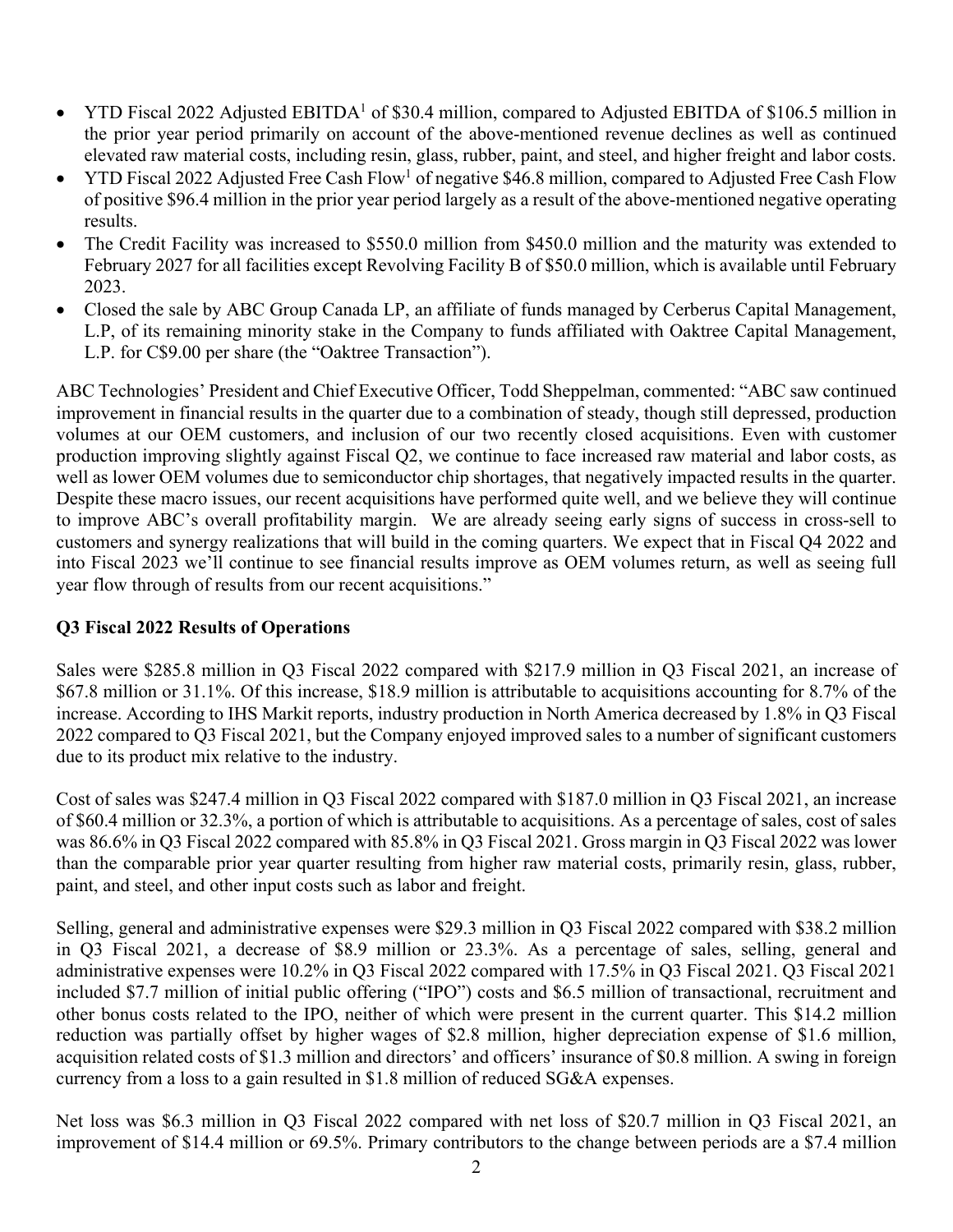increase in gross profit in Q3 Fiscal 2022 due to higher sales, \$8.9 million due to lower selling general and administration costs, and a reduction in interest expense of \$12.1 million, offset by a \$13.6 million swing to income tax expense from recovery.

Adjusted EBITDA was \$30.3 million in Q3 Fiscal 2022 compared with \$25.5 million in Q3 Fiscal 2021, an increase of \$4.8 million or 18.9%, primarily as a result of higher operating income due to the reasons described above.

Adjusted Free Cash Flow was \$2.2 million lower for Q3 Fiscal 2022 compared with Q3 Fiscal 2021, primarily due to higher net cash flows from operating activities of \$7.2 million offset by higher purchases of property plant and equipment of \$4.6 million and lower one-time advisory, bonus and other costs of \$4.2 million. As a result of cost pressures, the Company's joint ventures did not issue dividends in fiscal Q3 2022.

# **YTD Fiscal 2022 Results of Operations**

Sales were \$652.6 million for YTD Fiscal 2022 compared with \$737.7 million for YTD Fiscal 2021, a decrease of \$85.0 million or 11.5%. Excluding \$18.9 million in sales attributable to acquisitions in the period, sales were 14.1% lower than the comparable prior year period. According to IHS Markit reports, industry production in North America decreased by 1.8% in Q3 Fiscal 2022 compared to Q3 Fiscal 2021. Comparatively, North America production decreased 14.7% in Q2 Fiscal 2022 compared to Q2 Fiscal 2021, and 25.2% in Q1 Fiscal 2022 compared to Q1 Fiscal 2021. Lost production due to OEM plant closures due to semiconductor shortages resulted in a significant decrease in revenue compared to the comparable prior year period where production had approached near normal production levels after the initial COVID-19 lockdowns that had occurred in the period from March to May 2020.

Cost of sales was \$597.8 million for YTD Fiscal 2022 compared with \$610.7 million for YTD Fiscal 2021, a decrease of \$12.8 million or 2.1%. As a percentage of sales, cost of sales was 91.6% for YTD Fiscal 2022 compared with 82.8% for YTD Fiscal 2021. Gross margin in YTD Fiscal 2022 is lower as a result of higher labor and freight costs, increased raw material costs, primarily resin, glass, rubber, paint, and steel, and from inefficiencies due to frequent plant closures by OEMs. YTD Fiscal 2021 enjoyed the benefit of \$7.7 million in Canada Emergency Wage Subsidy ("CEWS") payments which reduced wages in the period, which was also partially offset by the increased costs around managing COVID-19 effects in the same period, versus YTD Fiscal 2022 where the Company was ineligible to receive CEWS.

Selling, general and administrative expenses were \$86.8 million for YTD Fiscal 2022 compared with \$95.8 million for YTD Fiscal 2021. As a percentage of sales, selling, general and administrative expenses were 13.3% for YTD Fiscal 2022 compared with 13.0% for YTD Fiscal 2021. Wages and salaries in YTD Fiscal 2022 were \$3.9 million lower than in YTD Fiscal 2021 as a result of adjustments to compensation due to lower sales. In addition, during YTD Fiscal 2022, the Company incurred expenses associated with being a public company for the full YTD period, whereas the Company was public only during Q3 Fiscal 2021. Some of these costs include higher insurance (increase of \$1.9 million) and higher share-based compensation (\$1.4 million). YTD Fiscal 2022 also includes \$5.3 million of acquisition related costs compared to \$nil in the previous YTD period. Comparatively, YTD Fiscal 2021 included IPO related costs amounting to \$7.7 million, \$4.4 million of higher transactional, recruitment and other bonus costs and \$1.6 million higher business transformation related costs than in the current YTD period.

Net loss was \$50.9 million for YTD Fiscal 2022 compared with net income of \$0.1 million for YTD Fiscal 2021, a decrease of \$51.0 million. Primary negative contributors to the change between periods is a \$72.2 million reduction in gross margin and a \$6.9 million reduction in income from joint ventures, offset by a favorable \$8.9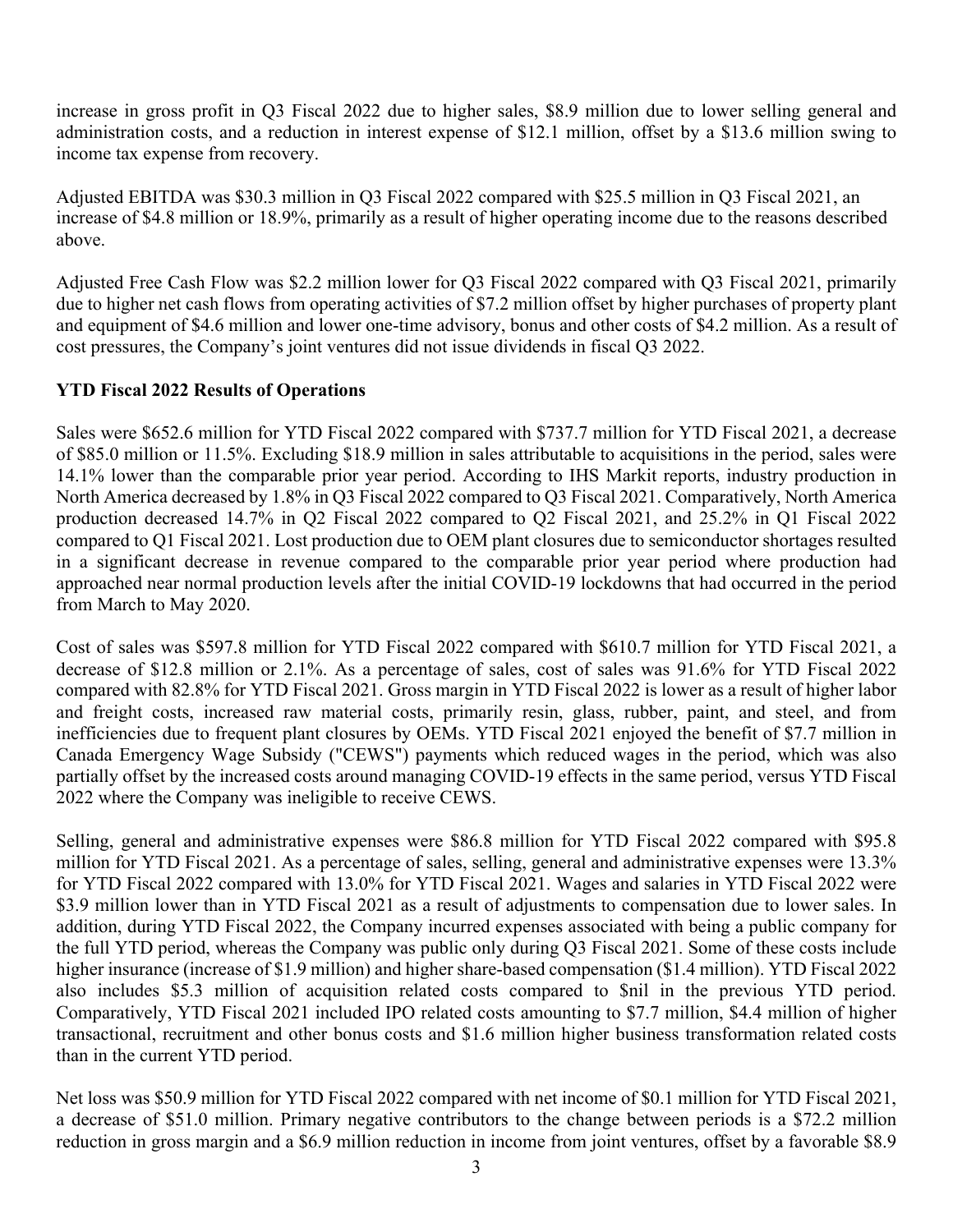million reduction in selling, general and administration expenses, \$16.4 million of lower interest expense and \$4.3 million of lower tax expense.

Adjusted EBITDA was \$30.4 million for YTD Fiscal 2022 compared with \$106.5 million for YTD Fiscal 2021, a decrease of \$76.1 million or 71.4%, primarily as a result of \$71.8 million reduction in operating income due to the reasons described above.

Adjusted Free Cash Flow was \$143.2 million lower for YTD Fiscal 2022 compared with YTD Fiscal 2021 primarily due to lower net cash flows from operating activities of \$118.7 million, higher purchases of property plant and equipment of \$6.1 million and the net impact of hedge monetization amounting to \$8.4 million. Fiscal 2021 results were positively impacted by working capital normalization following the first wave of COVID-19.

## **Fiscal 2022 Guidance**

Continued volatility in the market over the past several quarters, driven primarily by semiconductor chip shortages, has begun to abate. If this trend continues towards a more sustained and stable production environment, we expect ABC will be able to resume earnings guidance.

Management remains confident in the go-forward performance potential of ABC and maintains the view that with improvements in the current supply chain issues, ABC will be able to return to the superior absolute and relative margins it enjoyed prior to the COVID-19 pandemic.

## **Dividend**

The Board of Directors today has declared a Q3 Fiscal 2022 quarterly cash dividend of C\$0.0375 per share, payable on or about June 30, 2022 to shareholders of record on May 31, 2022.

## **Conference Call Information**

ABC will host a conference call today, May 13, 2022 at 9:30am ET to discuss the results. Participants may listen to the call via audio streaming at www.abctechnologies.com/investors.

The dial-in number to participate in the call is: Toll Free: 1-855-327-6837 Toll/International: 1-631-891-4304

A telephonic replay will be available approximately two hours after the call. The replay will be available until 11:59pm ET on Friday, May 27, 2022.

Replay Information: Toll Free: 1-844-512-2921 Toll/International: 1-412-317-6671 Replay Pin Number: 10018878

A webcast replay will be available approximately one hour after the conclusion of the call at www.abctechnologies.com/investors under the Events & Presentations section.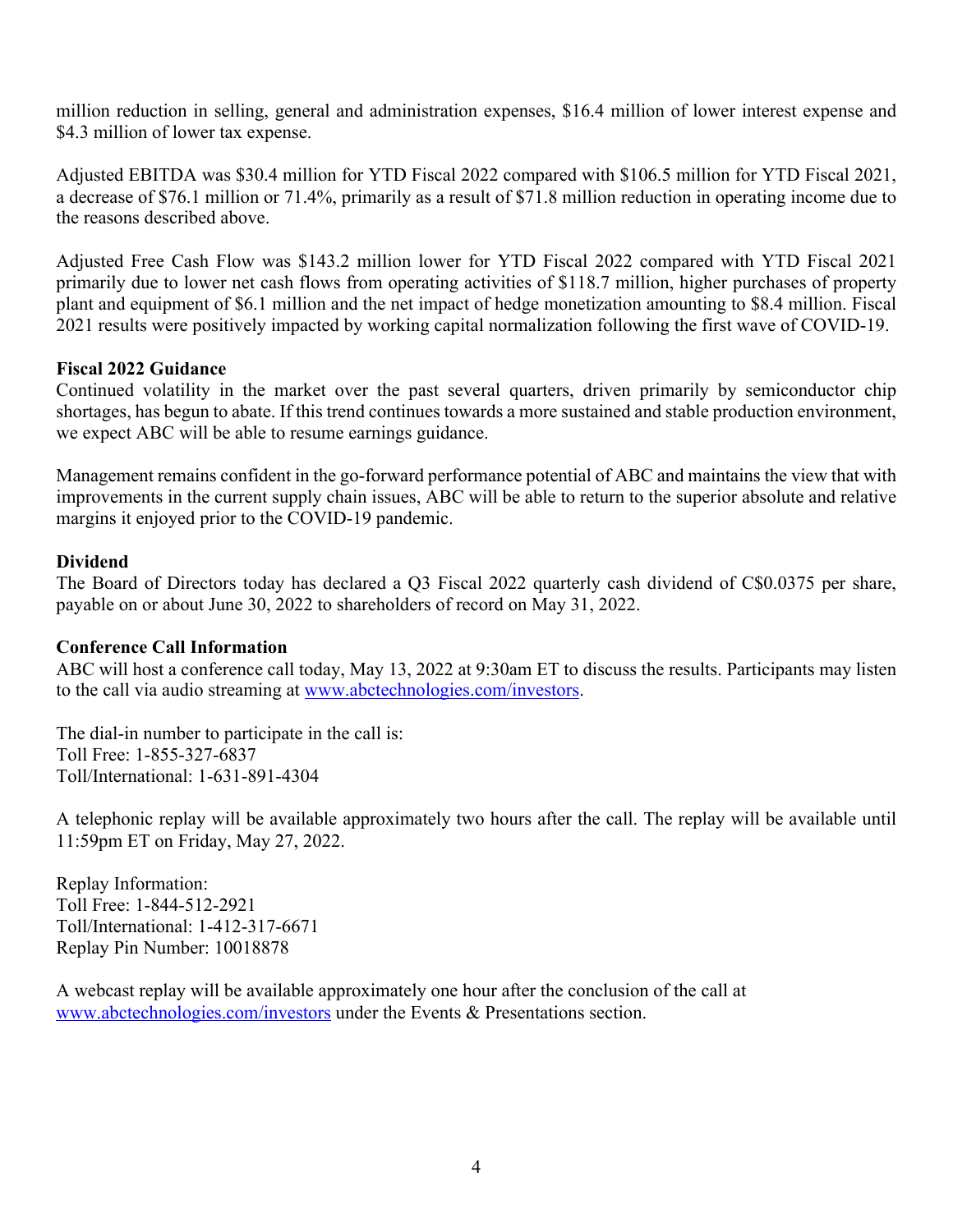#### **Non-IFRS Measures and Key Indicators**

This news release uses certain non-IFRS financial measures and ratios. Management uses these non-IFRS financial measures for purposes of comparison to prior periods, to prepare annual operating budgets, and for the development of future projections and earnings growth prospects. This information is also used by management to measure the profitability of ongoing operations and in analyzing our financial condition, business performance and trends. These measures are not recognized measures under IFRS, do not have a standardized meaning prescribed by IFRS and therefore may not be comparable to similarly titled measures presented by other companies. Rather, these measures are provided as additional information to complement those IFRS measures by providing further understanding of our results of operations from management's perspective. Accordingly, they should not be considered in isolation, nor as a substitute, for analysis of our financial information reported under IFRS. We use non-IFRS financial measures including Net Debt, EBITDA, Adjusted EBITDA, Adjusted EBITDA Margin and Adjusted Free Cash Flow to provide supplemental measures of our operating performance and thus highlight trends in our core business that may not otherwise be apparent when using IFRS financial measures. We believe that the presentation of these financial measures enhances an investor's understanding of our financial performance as these measures are widely used by investors, securities analysts and other interested parties.

**"Net Debt"** means (i) long-term debt less cash plus (ii) proportionate long-term debt held at joint ventures less proportionate cash held at joint ventures.

**"EBITDA"** means net earnings (loss) before interest expense, income tax expense (recovery), depreciation of property, plant and equipment, depreciation of right-of-use assets, and amortization of intangible assets.

**"Adjusted EBITDA**" means EBITDA plus: loss on disposal and write-down of assets, unrealized loss (gain) on derivative financial instruments, transactional, recruitment, and other bonuses, acquisitions related cost, initial public offering related costs, business transformation and related costs (which may include severance and restructuring expenses), less: our share of income of joint ventures, plus the Company's proportionate share of the EBITDA generated by our joint ventures, and share-based compensation expense. We also present Adjusted EBITDA excluding the impact of IFRS 16 by charging the lease payments applicable to those periods to expense as was the case prior to IFRS 16 – Leases ("IFRS 16"). The purpose of this is to allow direct comparability of these periods to Adjusted EBITDA performance in prior periods, which have been calculated under the previous accounting standards.

**"Adjusted EBITDA Margin"** means Adjusted EBITDA divided by sales adjusted to include the proportional share of joint venture sales attributable to ABC.

**"Adjusted Free Cash Flow"** means Net Cash Flows from Operating Activities less: purchases of property, plant and equipment, additions to intangible assets, lease payments, net impact of hedge monetization, plus: proceeds from disposal of property, plant, and equipment, cash dividends received from joint ventures, and one-time advisory, bonus and other costs.

Additional information about the Company, including the Company's Management Discussion and Analysis of Operating Results and Financial Statements for the three and nine months ended March 31, 2022 can be found at www.sedar.com.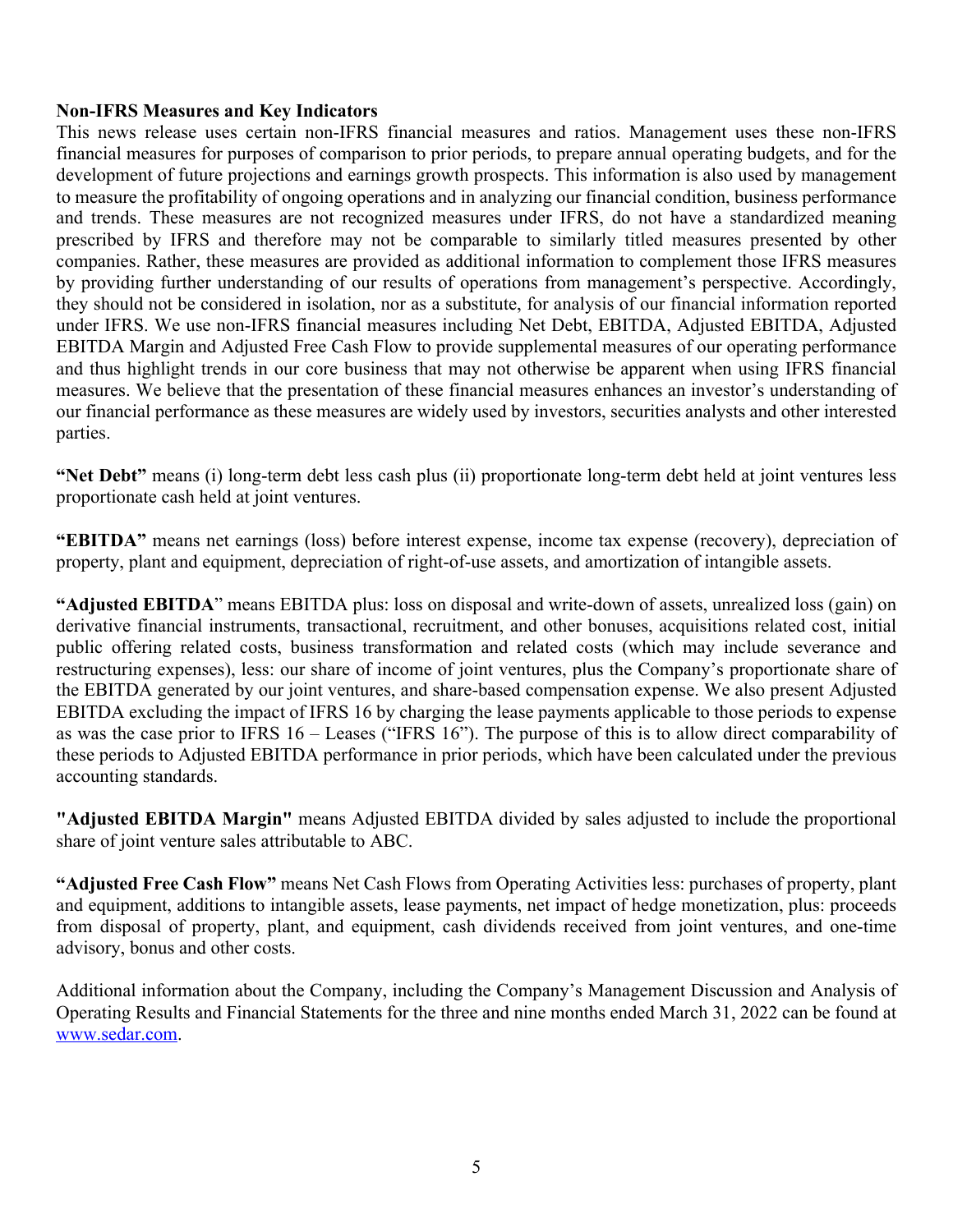# **Fiscal Q3 2022 Financial Results**

#### **ABC Technologies Holdings Inc. (previously ABC Group Holdings Parent Inc.)**

**Consolidated Statement of Financial Position** 

(Expressed in thousands of United States dollars)

|                                                    | March 31, 2022  | June 30, 2021 |
|----------------------------------------------------|-----------------|---------------|
| <b>Assets</b>                                      | (unaudited)     |               |
| <b>Current assets</b>                              |                 |               |
| Cash                                               | \$<br>32,528    | \$<br>14,912  |
| Trade and other receivables                        | 135,363         | 76,653        |
| Inventories                                        | 155,435         | 82,170        |
| Prepaid expenses and other                         | 39,175          | 34,472        |
| Assets held for sale                               | 34,321          |               |
| <b>Total current assets</b>                        | 396,822         | 208,207       |
| Property, plant and equipment                      | 362,423         | 334,775       |
| Right-of-use assets                                | 172,002         | 153,628       |
| Intangible assets                                  | 101,738         | 73,346        |
| Deferred income taxes                              | 7,849           | 5,237         |
| Investment in joint ventures                       | 46,544          | 47,412        |
| Derivative financial assets                        | 5,659           | 10,053        |
| Goodwill                                           | 185,976         | 18,944        |
| Other long-term assets                             | 18,823          | 4,027         |
| Total non-current assets                           | 901,014         | 647,422       |
| <b>Total assets</b>                                | \$<br>1,297,836 | \$<br>855,629 |
| <b>Liabilities and equity</b>                      |                 |               |
| <b>Current liabilities</b>                         |                 |               |
| Trade payables                                     | \$<br>154,856   | \$<br>118,723 |
| Accrued liabilities and other payables             | 86,079          | 71,339        |
| Provisions                                         | 23,447          | 16,063        |
| Current portion of lease liabilities               | 13,226          | 10,351        |
| Purchase option                                    | 7,967           |               |
| <b>Total current liabilities</b>                   | 285,575         | 216,476       |
| Long-term debt                                     | 400,000         | 280,000       |
| Lease liabilities                                  | 181,462         | 156,400       |
| Deferred income taxes                              | 27,179          | 32,673        |
| Derivative financial liabilities                   |                 | 2,483         |
| Other long-term liabilities                        | 2,024           | 2,393         |
| <b>Total non-current liabilities</b>               | 610,665         | 473,949       |
| <b>Total liabilities</b>                           | 896,240         | 690,425       |
| <b>Equity</b>                                      |                 |               |
| Capital stock                                      | 291,960         | 2,991         |
| Other reserves                                     | 2,991           | 972           |
| Retained earnings                                  | 94,487          | 151,936       |
| Foreign currency translation reserve and other     | (1, 370)        | 276           |
| Cash flow hedge reserve, including cost of hedging | 13,528          | 9,029         |
| <b>Total equity</b>                                | 401,596         | 165,204       |
| <b>Total liabilities and equity</b>                | \$<br>1,297,836 | \$<br>855,629 |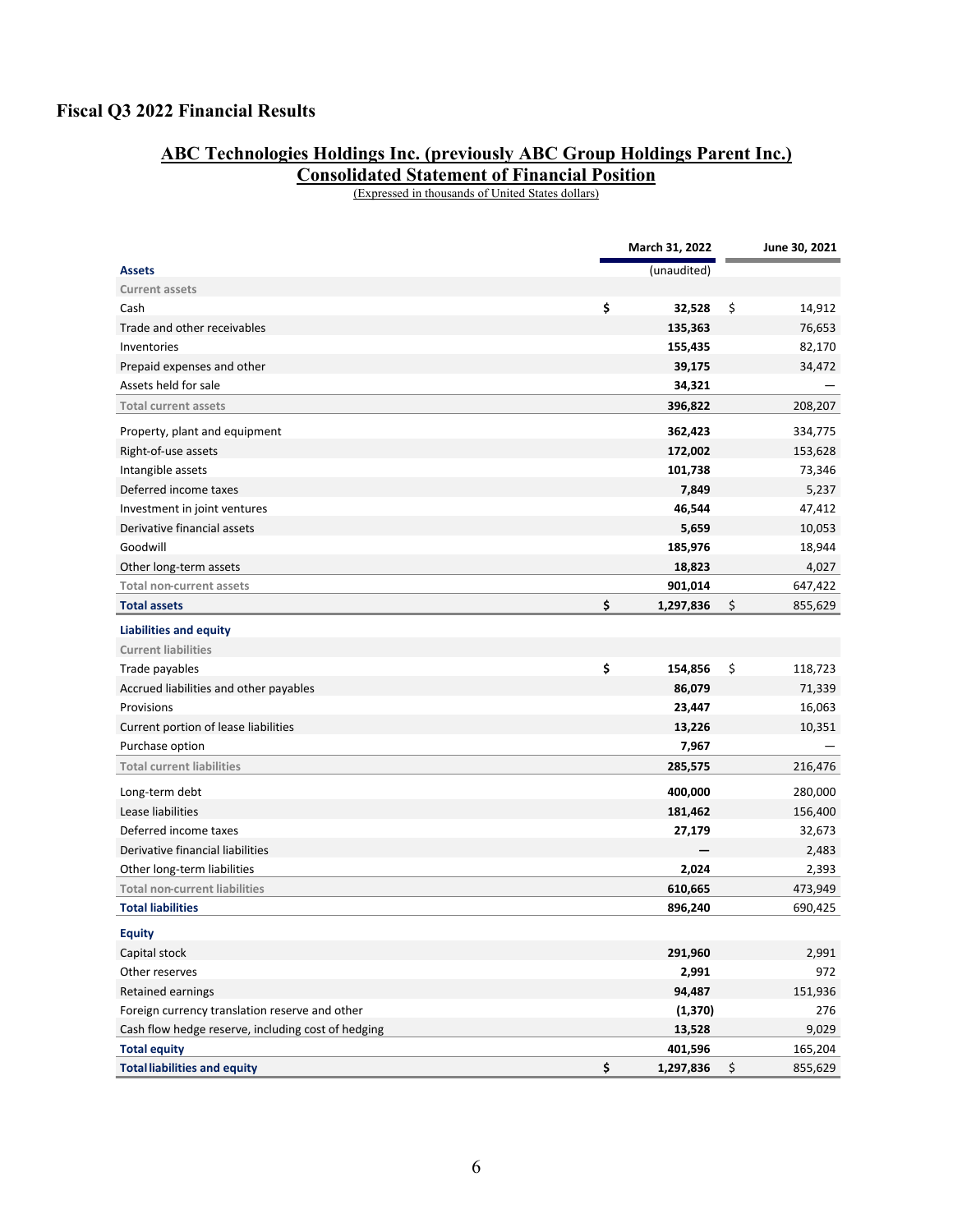#### **ABC Technologies Holdings Inc. (previously ABC Group Holdings Parent Inc.) Consolidated Statement of Comprehensive Income (Loss)**

(Expressed in thousands of United States dollars)

|                                                                    | For the three months<br>ended March 31, |           |    |              | For the nine months<br>ended March 31, |              |    |           |  |
|--------------------------------------------------------------------|-----------------------------------------|-----------|----|--------------|----------------------------------------|--------------|----|-----------|--|
|                                                                    |                                         | 2022      |    | 2021         |                                        | 2022         |    | 2021      |  |
| (Unaudited)                                                        |                                         |           |    |              |                                        |              |    |           |  |
| <b>Sales</b>                                                       |                                         | \$285,775 |    | \$217,926    |                                        | \$652,629    |    | \$737,656 |  |
| Cost of sales                                                      |                                         | 247,390   |    | 186,983      |                                        | 597,839      |    | 610,650   |  |
| <b>Gross profit</b>                                                |                                         | 38,385    |    | 30,943       |                                        | 54,790       |    | 127,006   |  |
| Selling, general and administrative                                |                                         | 29,252    |    | 38,156       |                                        | 86,820       |    | 95,755    |  |
| Loss on disposal and write-down of assets                          |                                         | 632       |    | 15           |                                        | 737          |    | 479       |  |
| Gain on derivative financial instruments                           |                                         | (1,055)   |    | (128)        |                                        | (742)        |    | (2, 130)  |  |
| Share of loss (income) of joint ventures                           |                                         | (57)      |    | (801)        |                                        | 349          |    | (6, 517)  |  |
| <b>Operating income (loss)</b>                                     |                                         | 9,613     |    | (6, 299)     |                                        | (32, 374)    |    | 39,419    |  |
| Interest expense, net                                              |                                         | 7,842     |    | 19,896       |                                        | 23,064       |    | 39,505    |  |
| Income (loss) before income tax                                    |                                         | 1,771     |    | (26, 195)    |                                        | (55, 438)    |    | (86)      |  |
| Income tax expense (recovery)                                      |                                         |           |    |              |                                        |              |    |           |  |
| Current                                                            |                                         | 4,900     |    | 1,142        |                                        | 6,755        |    | 3,844     |  |
| Deferred                                                           |                                         | 3,192     |    | (6, 642)     |                                        | (11, 260)    |    | (4,017)   |  |
| Total income tax expense (recovery)                                |                                         | 8,092     |    | (5,500)      |                                        | (4,505)      |    | (173)     |  |
| <b>Net income (loss)</b>                                           | \$                                      | (6, 321)  | \$ | (20, 695)    |                                        | \$ (50, 933) | S  | 87        |  |
| <b>Other comprehensive income (loss)</b>                           |                                         |           |    |              |                                        |              |    |           |  |
| Items that may be recycled subsequently to net earnings<br>(loss): |                                         |           |    |              |                                        |              |    |           |  |
| Foreign currency translation of foreign operations and other       |                                         | (561)     |    | (1,755)      |                                        | (1,646)      |    | 1,627     |  |
| Cash flow hedges, net of taxes                                     |                                         | 6,748     |    | 1,535        |                                        | 4,951        |    | 22,881    |  |
| Cash flow hedges recycled to net earnings, net of taxes            |                                         | 426       |    | 639          |                                        | 1,382        |    | 2,416     |  |
| <b>Other comprehensive income</b>                                  | \$                                      | 6,613     | \$ | 419          | \$                                     | 4,687        |    | \$26,924  |  |
| Total comprehensive income (loss) for the period                   | \$                                      | 292       |    | \$ (20, 276) |                                        | \$ (46, 246) |    | \$27,011  |  |
| Earnings (loss) per share - basic and diluted                      | \$                                      | (0.07)    | \$ | $(0.39)$ \$  |                                        | (0.80)       | \$ | 0.00      |  |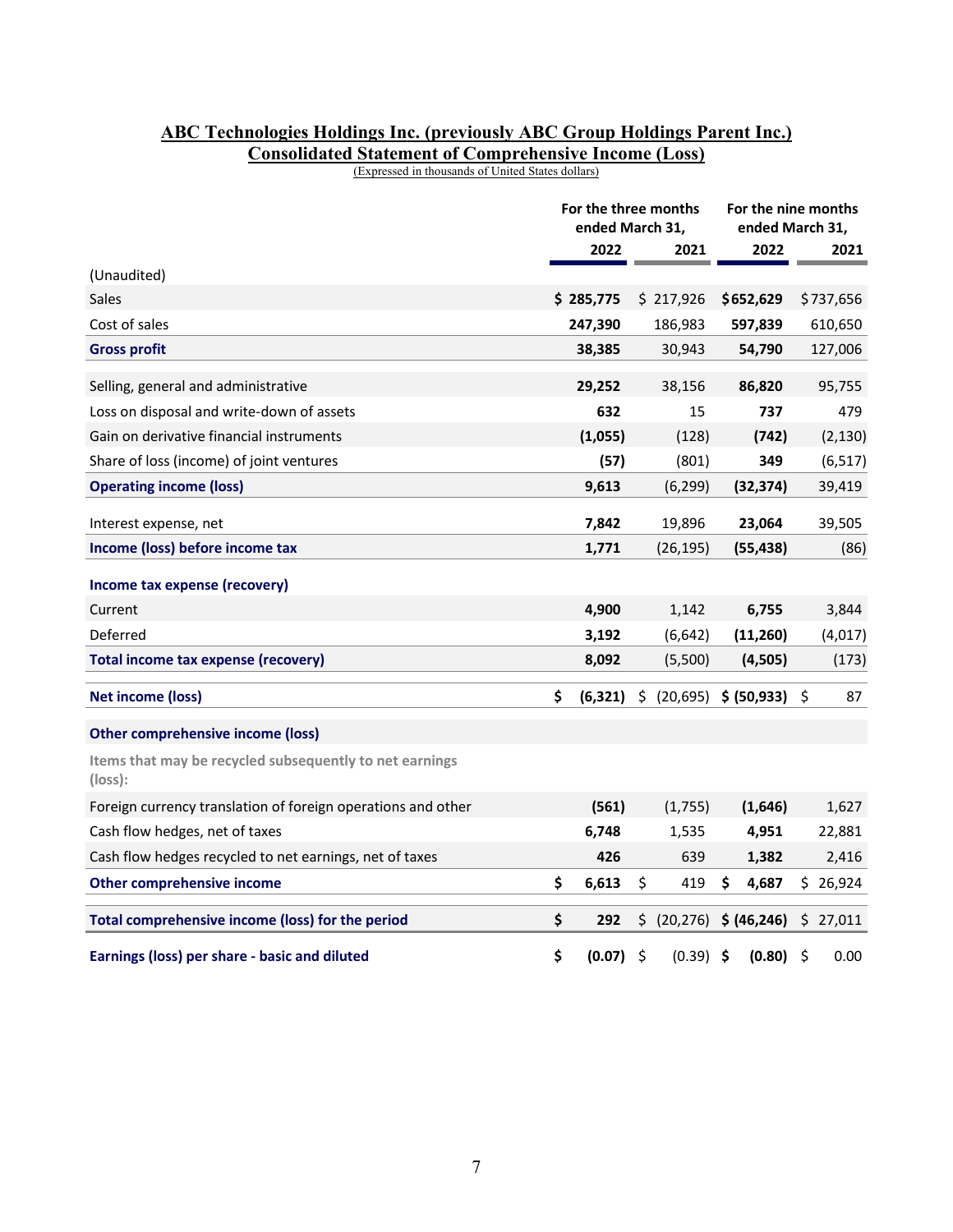## **ABC Technologies Holdings Inc. (previously ABC Group Holdings Parent Inc.) Consolidated Statement of Cash Flows**

(Expressed in thousands of United States dollars)

|                                                                                       |                    | For the three months<br>ended March 31, | For the nine months<br>ended March 31, |                      |  |  |  |  |
|---------------------------------------------------------------------------------------|--------------------|-----------------------------------------|----------------------------------------|----------------------|--|--|--|--|
| (Unaudited)                                                                           | <u> 2022 </u>      | 2021                                    | <u> 2022 </u>                          | 2021                 |  |  |  |  |
| Cash flows from (used in) operating activities                                        |                    |                                         |                                        |                      |  |  |  |  |
| Net income (loss)                                                                     | \$.                | $(6,321)$ \$ $(20,695)$ \$ $(50,933)$   |                                        | - \$<br>87           |  |  |  |  |
| Adjustments for:                                                                      |                    |                                         |                                        |                      |  |  |  |  |
| Depreciation of property, plant and equipment                                         | 13,028             | 11,512                                  | 36,986                                 | 34,263               |  |  |  |  |
| Depreciation of right-of-use assets                                                   | 3,991              | 3,507                                   | 11,307                                 | 10,397               |  |  |  |  |
| Amortization of intangible assets                                                     | 6,154              | 4,575                                   | 16,797                                 | 13,766               |  |  |  |  |
| Loss on disposal and write-down of assets                                             | 632                | 15                                      | 737                                    | 479                  |  |  |  |  |
| Unrealized loss (gain) on derivative financial instruments                            | (1,058)            | 522                                     | (841)                                  | (160)                |  |  |  |  |
| Interest expense                                                                      | 7,842              | 19,896                                  | 23,064                                 | 39,505               |  |  |  |  |
| Share of loss (income) of joint ventures                                              | (57)               | (801)                                   | 349                                    | (6, 517)             |  |  |  |  |
| Income tax expense (recovery)                                                         | 8,092              | (5,500)                                 | (4,505)                                | (173)                |  |  |  |  |
| Share-based compensation expense                                                      | 826                | 881                                     | 2,307                                  | 881                  |  |  |  |  |
| <b>IPO related costs</b>                                                              |                    | 7,736                                   |                                        | 7,736                |  |  |  |  |
| Changes in:                                                                           |                    |                                         |                                        |                      |  |  |  |  |
| Trade and other receivables and prepaid expenses and other                            | (41, 282)          | (2, 137)                                | (20, 857)                              | (10,092)             |  |  |  |  |
| Inventories                                                                           | (6, 254)           | (8,043)                                 | (19, 173)                              | (4,504)              |  |  |  |  |
| Trade payables, accrued liabilities and other payables, and<br>nrovisions             | 44,177             | 11,810                                  | 36,541                                 | 62,420               |  |  |  |  |
| Cash generated from operating activities                                              | 29,770             | 23,278                                  | 31,779                                 | 148,088              |  |  |  |  |
| Interest received                                                                     | 140                | 67                                      | 353                                    | 191                  |  |  |  |  |
|                                                                                       | 429                | 177                                     |                                        |                      |  |  |  |  |
| Income taxes recovered (paid)                                                         |                    |                                         | (548)                                  | 3,407                |  |  |  |  |
| Interest paid on leases                                                               | (3, 479)           | (3,584)                                 | (10, 291)                              | (10, 737)            |  |  |  |  |
| Interest paid on long-term debt and other<br>Net cash flows from operating activities | (4, 354)<br>22,506 | (4,615)                                 | (13,616)<br>7,677                      | (14, 603)<br>126,346 |  |  |  |  |
|                                                                                       |                    | 15,323                                  |                                        |                      |  |  |  |  |
| Cash flows from (used in) investing activities                                        |                    |                                         |                                        |                      |  |  |  |  |
| Purchases of property, plant and equipment                                            | (11, 748)          | (7, 148)                                | (31, 253)                              | (25, 201)            |  |  |  |  |
| Acquisition of subsidiaries, net of cash acquired                                     | (314, 597)         | —                                       | (314, 597)                             |                      |  |  |  |  |
| Dividends received from joint ventures                                                |                    | 1,500                                   | 553                                    | 5,991                |  |  |  |  |
| Proceeds from disposals of property, plant and equipment                              |                    |                                         |                                        | 171                  |  |  |  |  |
| Additions to intangible assets                                                        | (4, 147)           | (4,687)                                 | (14, 470)                              | (11,809)             |  |  |  |  |
| Net cash flows used in investing activities                                           | (330, 492)         | (10,335)                                | (359, 767)                             | (30, 848)            |  |  |  |  |
| Cash flows from (used in) financing activities                                        |                    |                                         |                                        |                      |  |  |  |  |
| Net drawings on revolving credit facilities                                           | 55,000             | 285,000                                 | 120,000                                | 200,000              |  |  |  |  |
| Repayment of long-term debt                                                           |                    | (293,000)                               |                                        | (305,000)            |  |  |  |  |
| Principal payments of lease liabilities                                               | (2,978)            | (2, 267)                                | (8, 176)                               | (6, 311)             |  |  |  |  |
| Financing costs                                                                       | (2,026)            | (1,088)                                 | (2,650)                                | (1,736)              |  |  |  |  |
| IPO related costs                                                                     |                    | (7, 736)                                |                                        | (7, 736)             |  |  |  |  |
| Dividends paid to shareholders                                                        | (3, 420)           |                                         | (6, 516)                               |                      |  |  |  |  |
| Proceeds from issuance of shares, net of issuance cost                                | 288,853            | $\qquad \qquad -$                       | 288,853                                |                      |  |  |  |  |
| Repayment of acquired loan                                                            | (21, 376)          |                                         | (21, 376)                              |                      |  |  |  |  |
| Net cash flows from (used in) financing activities                                    | 314,053            | (19,091)                                | 370,135                                | (120, 783)           |  |  |  |  |
| Net increase (decrease) in cash                                                       | 6,067              | (14, 103)                               | 18,045                                 | (25, 285)            |  |  |  |  |
| Net foreign exchange difference                                                       | (85)               | (439)                                   | (429)                                  | 74                   |  |  |  |  |
| Cash, beginning of period                                                             | 26,546             | 63,389                                  | 14,912                                 | 74,058               |  |  |  |  |
| Cash, end of period                                                                   | 32,528             | 48,847                                  | 32,528                                 | 48,847               |  |  |  |  |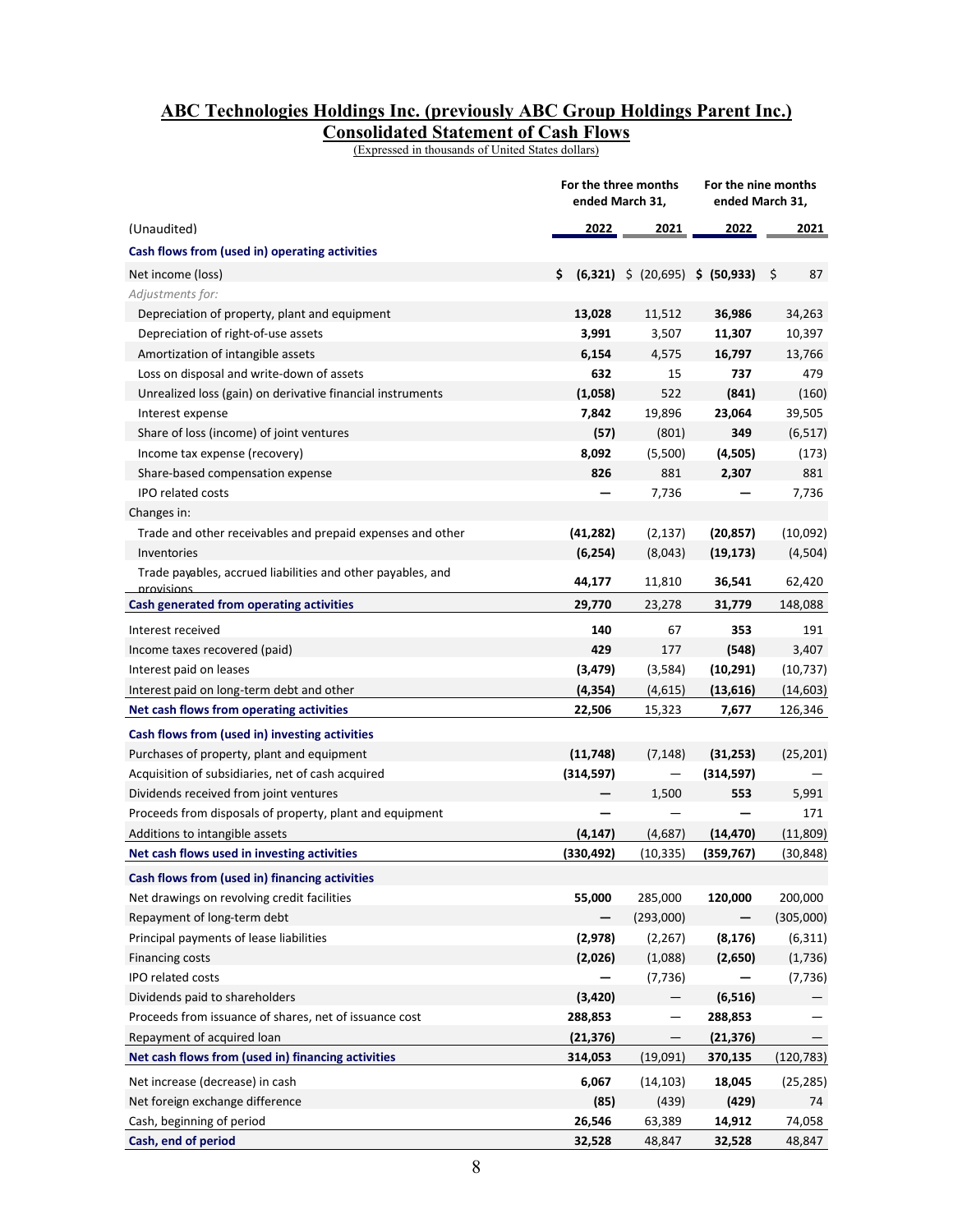## **Reconciliation of net income (loss) to Adjusted EBITDA**

(Expressed in thousands of United States dollars)

|                                                               | For the three months ended<br>March 31, |          |    |           | For the nine months ended |           |     |           |  |  |  |
|---------------------------------------------------------------|-----------------------------------------|----------|----|-----------|---------------------------|-----------|-----|-----------|--|--|--|
|                                                               |                                         |          |    |           |                           | March 31, |     |           |  |  |  |
|                                                               |                                         | 2022     |    | 2021      |                           | 2022      |     | 2021      |  |  |  |
| <b>Reconciliation of net income (loss) to Adjusted EBITDA</b> |                                         |          |    |           |                           |           |     |           |  |  |  |
| <b>Net income (loss)</b>                                      | \$                                      | (6, 321) | \$ | (20, 695) | \$                        | (50, 933) | -\$ | 87        |  |  |  |
| Adjustments:                                                  |                                         |          |    |           |                           |           |     |           |  |  |  |
| Income tax expense (recovery)                                 |                                         | 8,092    |    | (5,500)   |                           | (4,505)   |     | (173)     |  |  |  |
| Interest expense                                              |                                         | 7,842    |    | 19,896    |                           | 23,064    |     | 39,505    |  |  |  |
| Depreciation of property, plant and equipment                 |                                         | 13,028   |    | 11,512    |                           | 36,986    |     | 34,263    |  |  |  |
| Depreciation of right-of-use assets                           |                                         | 3,991    |    | 3,507     |                           | 11,307    |     | 10,397    |  |  |  |
| Amortization of intangible assets                             |                                         | 6,154    |    | 4,575     |                           | 16,797    |     | 13,766    |  |  |  |
| <b>EBITDA</b>                                                 | \$                                      | 32,786   | \$ | 13,295    | \$                        | 32,716    | \$  | 97,845    |  |  |  |
| Loss on disposal and write-down of assets                     |                                         | 632      |    | 15        |                           | 737       |     | 479       |  |  |  |
| Unrealized loss (gain) on derivative financial instruments    |                                         | (1,058)  |    | 522       |                           | (841)     |     | (160)     |  |  |  |
| Acquisitions related cost                                     |                                         | 1,287    |    |           |                           | 5,319     |     |           |  |  |  |
| Transactional, recruitment and other bonuses <sup>1</sup>     |                                         |          |    | 6,502     |                           | 2,374     |     | 6,745     |  |  |  |
| Business transformation related costs <sup>2</sup>            |                                         | 1,152    |    | 1,055     |                           | 4,004     |     | 5,600     |  |  |  |
| Share of loss (income) of joint ventures                      |                                         | (57)     |    | (801)     |                           | 349       |     | (6, 517)  |  |  |  |
| EBITDA from joint ventures <sup>3</sup>                       |                                         | 1,141    |    | 2,096     |                           | 1,935     |     | 10,931    |  |  |  |
| Initial public offering ("IPO") related costs                 |                                         |          |    | 7,736     |                           |           |     | 7,736     |  |  |  |
| Share-based compensation expense                              |                                         | 826      |    | 881       |                           | 2,307     |     | 881       |  |  |  |
| Lease payments                                                |                                         | (6, 457) |    | (5,851)   |                           | (18, 467) |     | (17, 048) |  |  |  |
| <b>Adjusted EBITDA</b>                                        | \$                                      | 30,252   | \$ | 25,450    | \$                        | 30,433    | \$  | 106,492   |  |  |  |

1. These costs include \$2.4 million that was paid by the Company out of the Value Creation Plan ("VCP") in Q2 Fiscal 2022 and YTD Fiscal 2022 in connection with the Oaktree Transaction.

2. These costs include services provided by Cerberus Operations and Advisory LLC and some of ABC's directors in the amount of \$nil for Q3 Fiscal 2022 (Q3 Fiscal 2021: \$0.4 million), and \$0.0 million for YTD Fiscal 2022 (YTD Fiscal 2021: \$0.9 million).

3. Represents 50% of joint ventures' EBITDA, which corresponds to the Company's proportionate share of ownership in the joint ventures.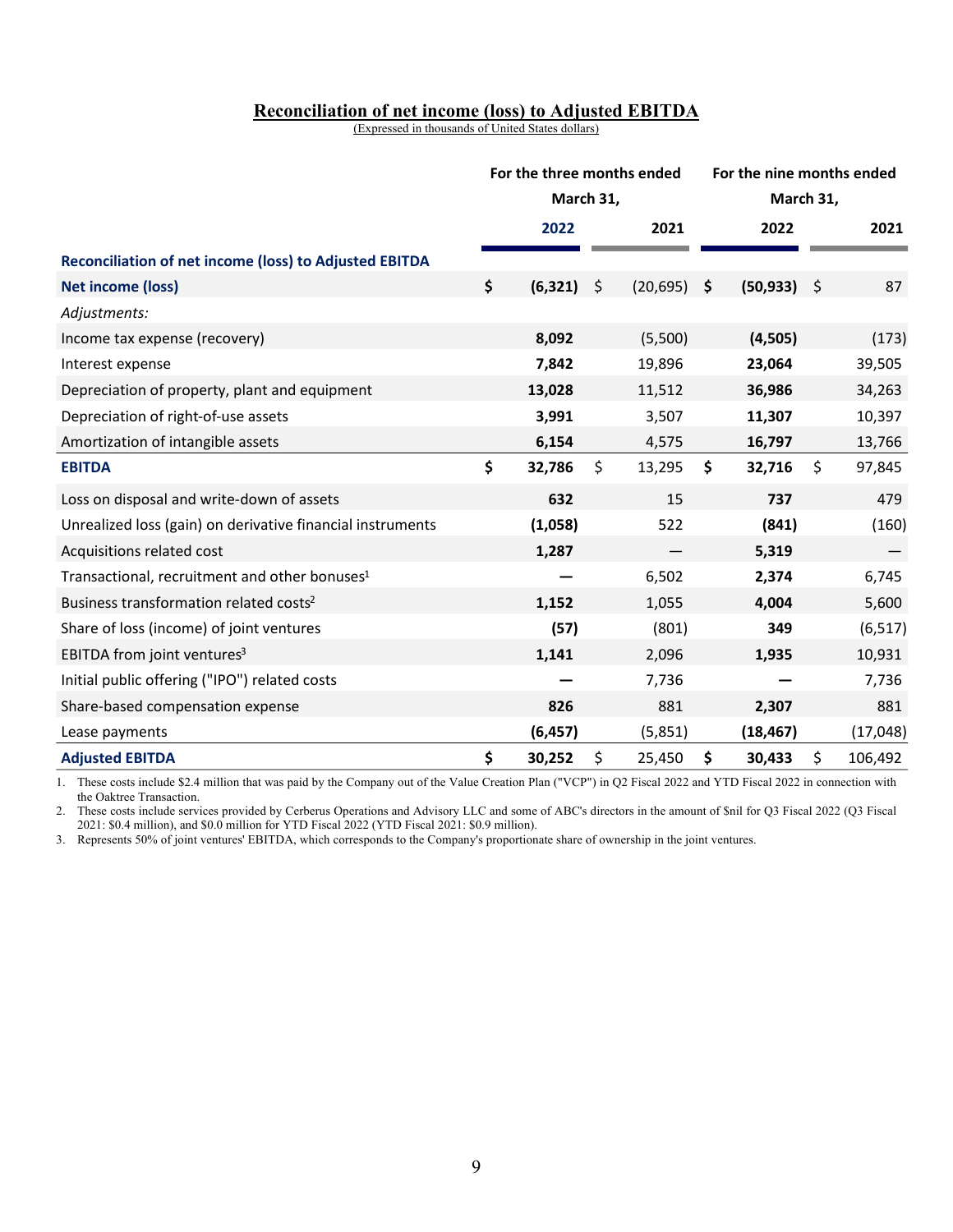#### **Reconciliation of net cash flows from operating activities to Adjusted Free Cash Flow**

(Expressed in thousands of United States dollars)

|                                                                                                 | For the three months<br>ended March 31, |           |      |             |    | For the nine months<br>ended March 31, |    |           |
|-------------------------------------------------------------------------------------------------|-----------------------------------------|-----------|------|-------------|----|----------------------------------------|----|-----------|
|                                                                                                 |                                         | 2022      |      | 2021        |    | 2022                                   |    | 2021      |
| Reconciliation of net cash flows from operating activities to Adjusted<br><b>Free Cash Flow</b> |                                         |           |      |             |    |                                        |    |           |
| Net cash flows from operating activities                                                        | \$                                      | 22,506    | - \$ | $15,323$ \$ |    | 7,677                                  | Ŝ. | 126,346   |
| Purchases of property, plant and equipment                                                      |                                         | (11, 748) |      | (7, 148)    |    | (31, 253)                              |    | (25, 201) |
| Proceeds from disposals of property, plant and equipment                                        |                                         |           |      |             |    |                                        |    | 171       |
| Additions to intangible assets <sup>1</sup>                                                     |                                         | (4, 147)  |      | (4,687)     |    | (14, 470)                              |    | (11,809)  |
| Principal payments of lease liabilities                                                         |                                         | (2,978)   |      | (2, 267)    |    | (8, 176)                               |    | (6, 311)  |
| Dividends received from joint ventures                                                          |                                         |           |      | 1,500       |    | 553                                    |    | 5,991     |
| One-time advisory, bonus and other costs <sup>2</sup>                                           |                                         | 2,950     |      | 7,179       |    | 7,248                                  |    | 7,179     |
| Net impact of hedge monetization                                                                |                                         | 1,125     |      |             |    | (8, 412)                               |    |           |
| <b>Adjusted Free Cash Flow</b>                                                                  | \$                                      | 7,708     | \$   | 9,900       | -S | $(46,833)$ \$                          |    | 96,366    |

1. Represents capitalized development costs under IAS 38 Intangible Assets.

2. Includes \$2.3 million paid from the VCP in connection with the Oaktree Transaction, and \$2.7 million paid in connection with the acquisitions, which mainly consisted of professional fees.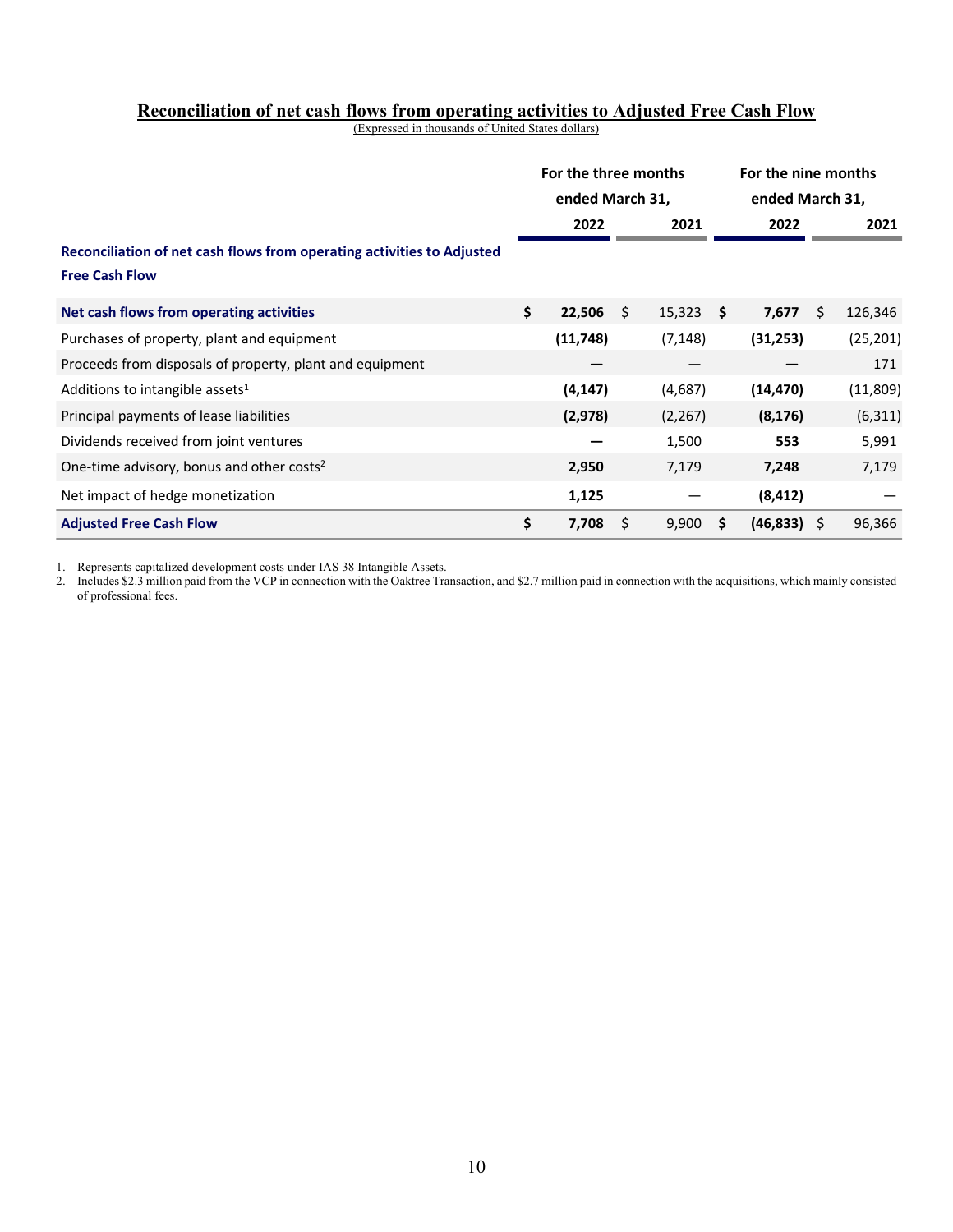## **Forward Looking Statements**

Some of the information contained in this news release may constitute forward-looking information or contain statements expressing such forward-looking information ("forward-looking statements" and collectively with the forward-looking information expressed thereby, "forward-looking information"). We use words such as "may", "would", "could", "should", "will", "unlikely", "expect", "anticipate", "believe", "intend", "planning", "forecast", "outlook", "projection", "estimate", "target" and similar expressions suggesting future outcomes or events to identify forward-looking information.

Forward-looking information contained herein is based on management's reasonable assumptions and beliefs in light of the information currently available to us and is presented as of the date hereof. Such forward-looking information is intended to provide information about management's current expectations and plans and may not be appropriate for other purposes. While we believe we have a reasonable basis for presenting such forwardlooking information, any forward-looking statements expressing it are not a guarantee of future performance or outcomes. Whether actual results and developments conform to our expectations and predictions is subject to a number of factors, risks, assumptions and uncertainties, many of which are beyond our control, and the effects of which can be difficult to predict, including, but not limited to:

- the light vehicle industry, including expectations regarding industry trends, growth opportunities, market demand, industry forecasts, overall market growth rates and our growth rates and strategies in the light vehicle industry and in light vehicles, both in North America and globally;
- other risks related to the automotive industry such as: economic cyclicality; regional production volume declines; intense competition; potential restrictions on free trade; trade disputes/tariffs;
- our research and development, innovation, product categories, ongoing development, and our future platforms and programs;
- our OEM customers, including future relationships with our OEM customers and new OEM customers;
- the global semi-conductor shortage;
- other risks related to customer and suppliers, including: OEM consolidation and cooperation; shifts in market shares among vehicles or vehicle segments; shifts in demand for products offered by our OEM customers; dependence on outsourcing; quarterly sales fluctuations; potential loss of any material purchase orders; a deterioration in the financial condition of our supply base, including as a result of the COVID-19 pandemic increased financial pressure, and including as a result of COVID-19 pandemiccaused OEM and supplier bankruptcies;
- our assessments of, and outlook for Fiscal 2022 to Fiscal 2026, including expected sales, Adjusted EBITDA, and Adjusted Free Cash Flow for Fiscal 2022;
- our business plans and strategies;
- our competitive position in our industry;
- prices and availability of raw materials, commodities and other supplies necessary for the Company to conduct its business; including any changes to prices and availability of supply components related to the effects of COVID-19 pandemic and to ongoing geopolitical conflicts and related international economic sanctions;
- labor disruptions or labor shortages in our facilities, or those of our customers and suppliers, as a result of the COVID-19 pandemic; COVID-19 pandemic-related shutdowns; supply disruptions including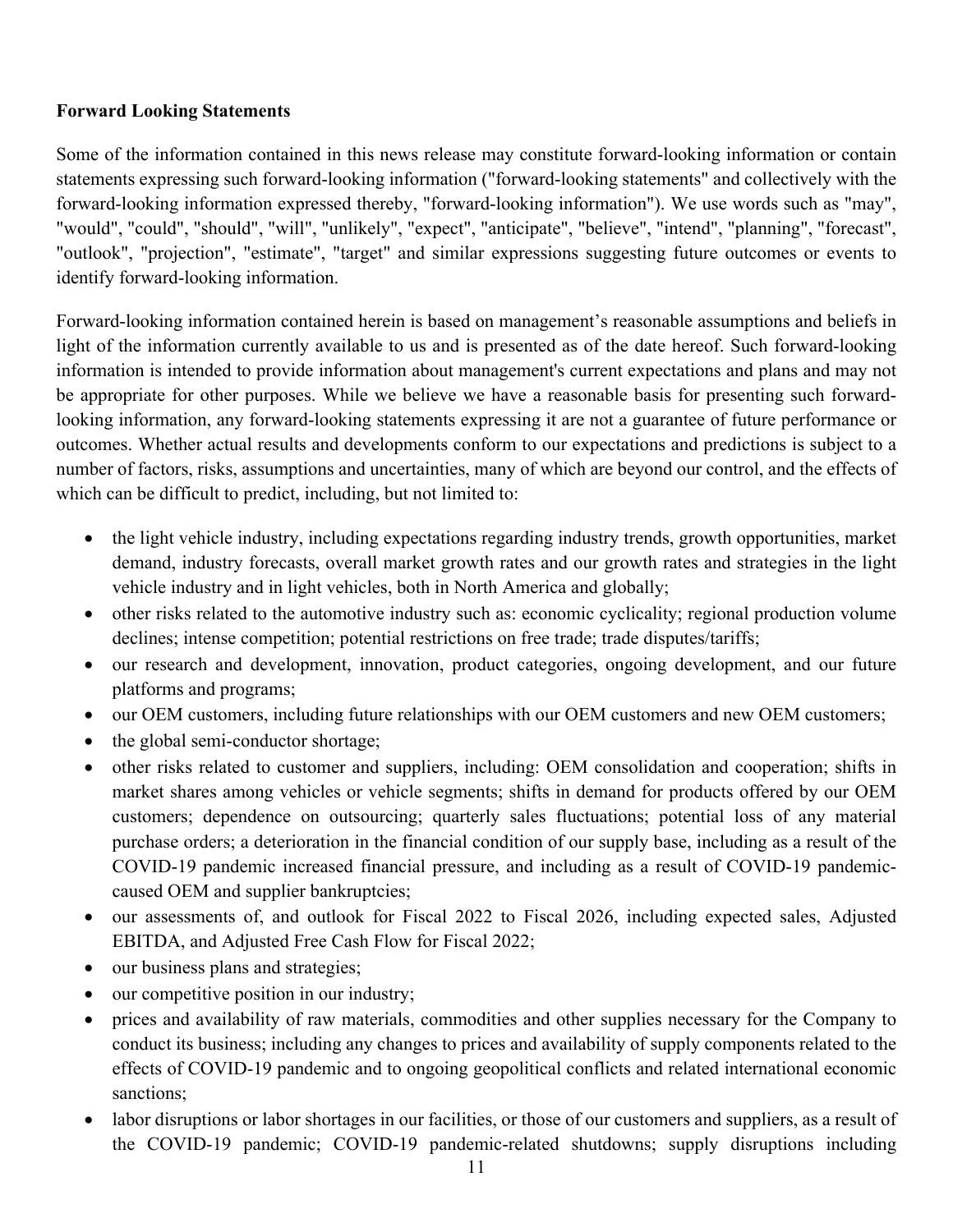disruptions caused by the COVID-19 pandemic and ongoing geopolitical conflicts and applicable costs related to supply disruption mitigation initiatives, including as a result of the COVID-19 and ongoing geopolitical conflicts; attraction/retention of skilled labor including as a result of the COVID-19 pandemic;

- climate change risks;
- risks associated with private or public investment in technology companies;
- changes in governmental regulations or laws including any changes to trade;
- risks of conducting business in foreign countries, including China, Japan, Mexico, member states of the European Union, Brazil and other markets, including risks related to the effects of ongoing and future geopolitical conflicts on the economies of these foreign countries and international economic sanctions;
- cybersecurity threats;
- our dividend policy and changes thereto;
- our ability to provide earnings guidance in the future;
- policies of our creditors concerting any existing or potential credit arrangements between them and the Company; and
- the potential volatility of the Company's share price.

Forward-looking information in this document includes, but is not limited to, statements relating to: any of the Company's actions made in response to or in connection with the COVID-19 pandemic, including with respect to: employee health and safety; potential adjustments to our production plans to align with our customers' production plans, governmental orders and legal requirements, including the ability to meet customers' demands in the event of rapid ramping-up of production volumes following cessation of the COVID-19 pandemic-related slowdowns; the ability to attract and retain the workforce required to maintain or grow the Company's operations in the context of the effects of the COVID-19 pandemic on the workforce in certain markets in which the Company operates; the timing of program launches; the growth of the Company and pursuit of, and belief in, its strategies and development and implementation of new product and business; continued investments in its business and technologies; the ability of the Company to complete future business acquisitions; the ability to successfully hedge risks related to currency exchange rates; the ability to finance future capital expenditures, and ability to fund anticipated working capital needs, debt obligations and other commitments; the Company's views on its liquidity and operating cash flow and ability to deal with present or future economic conditions; the potential for fluctuation of operating results; and the payment of any dividends as well as other forward-looking statements.

In evaluating forward-looking statements or forward-looking information, we caution readers not to place undue reliance on any forward-looking statement or forward-looking information expressed herein, and readers should specifically consider the various factors which could cause actual events or results to differ materially from those indicated by such forward-looking statements, including the risk factors listed above as well as these and other risks and uncertainties as may be described in greater detail in the Company's public filings made with the Canadian Securities Administrators and publicly available on the Company's profile at www.sedar.com, or other factors that may fall outside any list of risks and uncertainties. We do not undertake to update any forward-looking information whether as a result of new information, future events or otherwise, or to update the reasons why actual results could differ from those reflected in the forward-looking statements except as required under applicable securities laws in Canada.